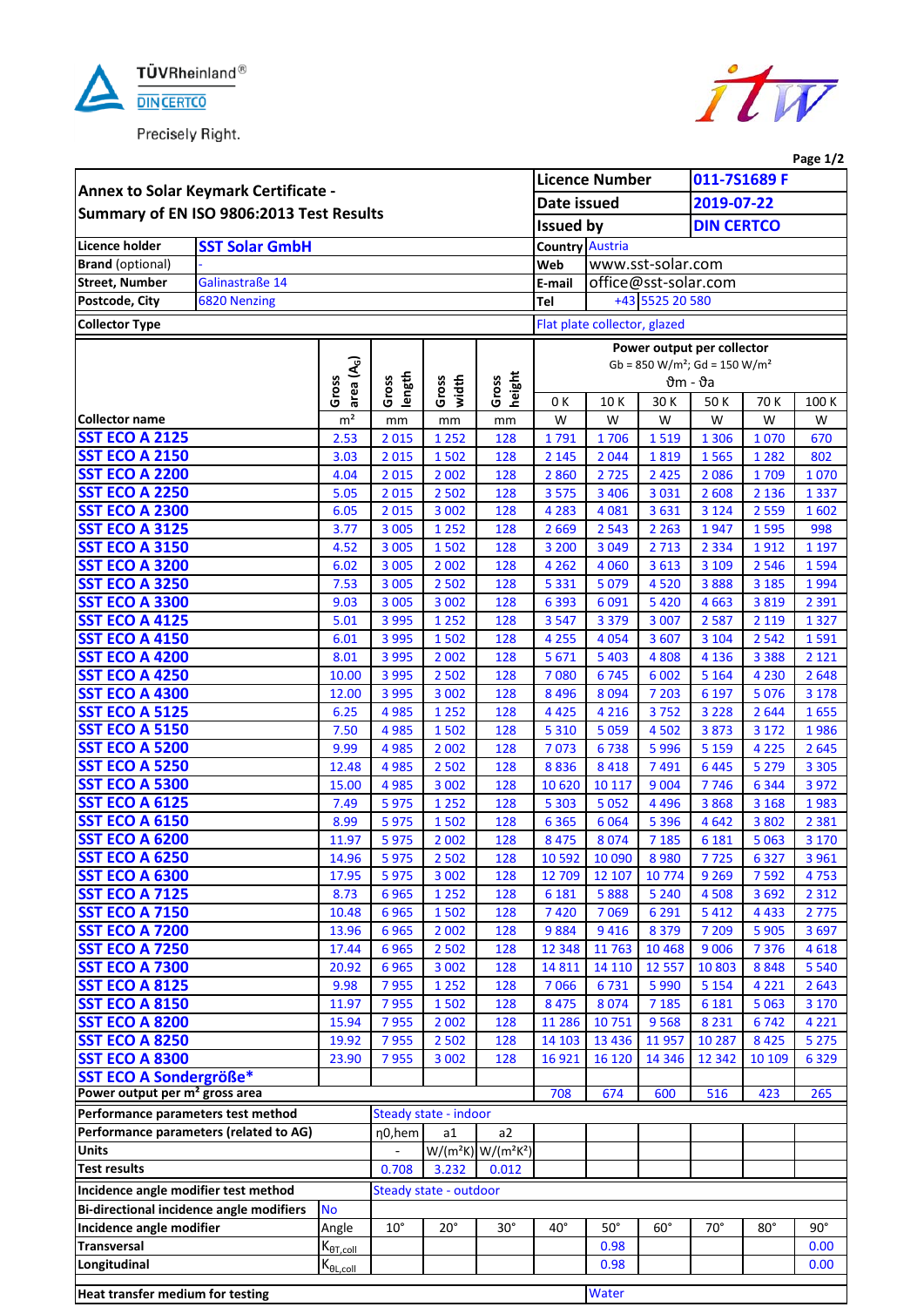|                                                                                 | Flow rate for testing (per gross area, $A_G$ )                                                 | dm/dt                                                          | 0.018      | kg/(sm <sup>2</sup> ) |  |  |  |
|---------------------------------------------------------------------------------|------------------------------------------------------------------------------------------------|----------------------------------------------------------------|------------|-----------------------|--|--|--|
|                                                                                 | Maximum temperature difference for thermal performance calculations                            | $(\vartheta_m - \vartheta_a)_{max}$                            | 100        |                       |  |  |  |
|                                                                                 | Standard stagnation temperature (G = 1000 W/m <sup>2</sup> ; $\vartheta$ <sub>a</sub> = 30 °C) | $\vartheta_{\text{stg}}$                                       | 189        | °C                    |  |  |  |
|                                                                                 | Effective thermal capacity, incl. fluid (per gross area, $A_G$ )                               | C/m <sup>2</sup>                                               | 5.898      | kJ/(Km <sup>2</sup> ) |  |  |  |
| <b>Maximum operating temperature</b>                                            |                                                                                                | $\vartheta_{\text{max op}}$                                    |            | °C                    |  |  |  |
| <b>Maximum operating pressure</b>                                               |                                                                                                | 1000<br>kPa<br>$p_{\text{max,op}}$                             |            |                       |  |  |  |
| <b>Testing laboratory</b>                                                       | <b>TZS, ITW University Stuttgart</b>                                                           | www.itw.uni-stuttgart.de                                       |            |                       |  |  |  |
| Test report(s)                                                                  | 18COLP20400780102                                                                              | Dated                                                          | 25.04.2018 |                       |  |  |  |
|                                                                                 | 18COLP20400780102Q<br>25.04.2018                                                               |                                                                |            |                       |  |  |  |
|                                                                                 | <b>Comments of testing laboratory</b><br>Datasheet version: 5.01, 2016-03-01                   |                                                                |            |                       |  |  |  |
|                                                                                 | This data sheet replaces the data sheet issued 08.08.2018                                      | $\sqrt{0}$<br>orschungs- und<br>Testzentrum für<br>Solaraniami |            |                       |  |  |  |
|                                                                                 | The gross area of SST ECO A 8250 was changed from 9.92 to 19.92                                |                                                                |            |                       |  |  |  |
|                                                                                 | Documented preformance parameters are taken from 18COLP20400780102 (SST ECO A 2200).           | Plattimwsidring 6, 70550 Stuttgert (Valhingeri)                |            |                       |  |  |  |
| * This collector type is beeing offered in customer-specific dimensions.<br>u v |                                                                                                |                                                                |            |                       |  |  |  |
| DIN CERTCO . Alboinstraße 56 . 12103 Berlin, Germany                            |                                                                                                |                                                                |            |                       |  |  |  |
|                                                                                 | Tel: +49 30 7562-1131 • Fax: +49 30 7562-1141 • E-Mail: info@dincertco.de • www.dincertco.de   |                                                                |            |                       |  |  |  |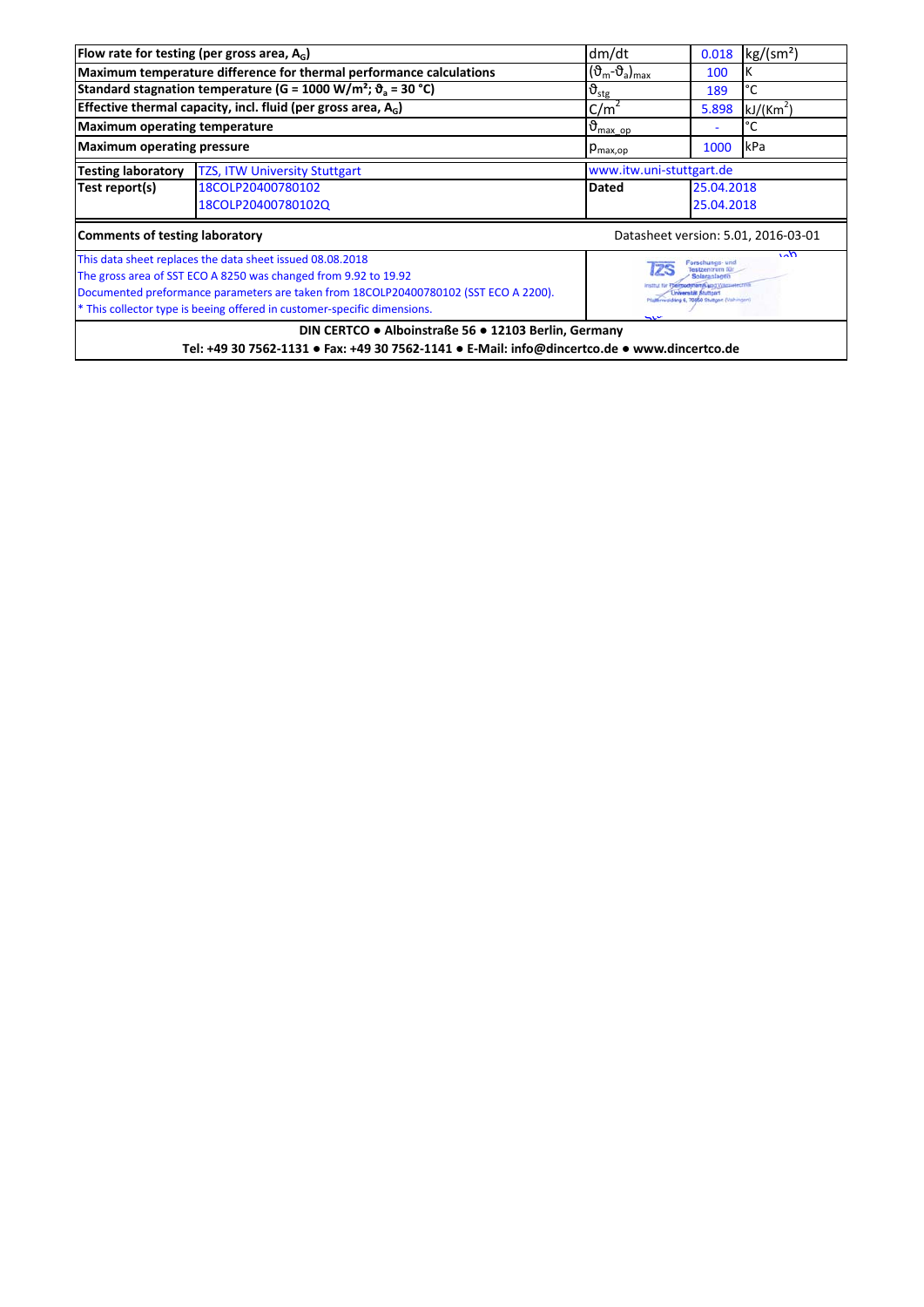

**Precisely Right** 



 $\overline{\phantom{a}}$ 

| <b>I</b> Techsely Tugul.<br>Page 2/2                                                                                                        |                                   |                         |         |                                                       |                         |                       |               |                                                              |              |                                                                                |                         |         |
|---------------------------------------------------------------------------------------------------------------------------------------------|-----------------------------------|-------------------------|---------|-------------------------------------------------------|-------------------------|-----------------------|---------------|--------------------------------------------------------------|--------------|--------------------------------------------------------------------------------|-------------------------|---------|
| <b>Annex to Solar Keymark Certificate</b>                                                                                                   |                                   |                         |         |                                                       |                         | <b>Licence Number</b> |               |                                                              | 011-7S1689 F |                                                                                |                         |         |
| <b>Supplementary Information</b>                                                                                                            |                                   |                         |         |                                                       |                         | <b>Issued</b>         |               |                                                              |              | 2019-07-22                                                                     |                         |         |
| Annual collector output in kWh/collector at mean fluid temperature $\vartheta_{m}$ , based on ISO 9806:2013 test results                    |                                   |                         |         |                                                       |                         |                       |               |                                                              |              |                                                                                |                         |         |
| <b>Standard Locations</b>                                                                                                                   |                                   | <b>Athens</b>           |         |                                                       | Davos                   |                       | Stockholm     |                                                              |              | Würzburg                                                                       |                         |         |
| <b>Collector name</b>                                                                                                                       | $\mathfrak{b}_n$<br>$25^{\circ}C$ | $50^{\circ}$ C          | 75°C    | $25^{\circ}C$                                         | $50^{\circ}$ C          | $75^{\circ}$ C        | $25^{\circ}C$ | $50^{\circ}$ C                                               | 75°C         | $25^{\circ}$ C                                                                 | $50^{\circ}$ C          | 75°C    |
| <b>SST ECO A 2125</b>                                                                                                                       | 2973                              | 2 1 6 0                 | 1440    | 2 2 6 9                                               | 1589                    | 1011                  | 1678          | 1 1 1 2                                                      | 680          | 1826                                                                           | 1 2 0 8                 | 726     |
| <b>SST ECO A 2150</b>                                                                                                                       | 3561                              | 2 5 8 7                 | 1724    | 2 7 1 7                                               | 1903                    | 1 2 1 1               | 2010          | 1 3 3 1                                                      | 814          | 2 1 8 7                                                                        | 1447                    | 870     |
| SST ECO A 2200                                                                                                                              | 4747                              | 3 4 4 9                 | 2 2 9 9 | 3622                                                  | 2 5 3 7                 | 1614                  | 2680          | 1775                                                         | 1086         | 2916                                                                           | 1929                    | 1 1 5 9 |
| <b>SST ECO A 2250</b>                                                                                                                       | 5934                              | 4 3 1 1                 | 2874    | 4528                                                  | 3 1 7 1                 | 2018                  | 3 3 4 9       | 2 2 1 9                                                      | 1357         | 3 6 4 5                                                                        | 2 4 1 1                 | 1449    |
| SST ECO A 2300                                                                                                                              | 7 109                             | 5 1 6 4                 | 3 4 4 3 | 5 4 2 5                                               | 3799                    | 2 4 1 7               | 4 0 13        | 2658                                                         | 1626         | 4 3 6 6                                                                        | 2889                    | 1736    |
| <b>SST ECO A 3125</b>                                                                                                                       | 4430                              | 3 2 1 8                 | 2 1 4 5 | 3 3 8 0                                               | 2 3 6 7                 | 1506                  | 2 5 0 0       | 1657                                                         | 1013         | 2721                                                                           | 1800                    | 1082    |
| <b>SST ECO A 3150</b>                                                                                                                       | 5 3 1 1                           | 3858                    | 2 5 7 2 | 4 0 5 3                                               | 2838                    | 1806                  | 2 9 9 8       | 1986                                                         | 1 2 1 5      | 3 2 6 2                                                                        | 2 1 5 8                 | 1 2 9 7 |
| SST ECO A 3200                                                                                                                              | 7074                              | 5 1 3 9                 | 3 4 2 6 | 5 3 9 8                                               | 3780                    | 2 4 0 5               | 3 9 9 3       | 2645                                                         | 1618         | 4 3 4 5                                                                        | 2875                    | 1728    |
| SST ECO A 3250                                                                                                                              | 8848                              | 6428                    | 4 2 8 5 | 6752                                                  | 4728                    | 3 0 0 9               | 4 9 9 4       | 3 3 0 9                                                      | 2023         | 5 4 3 4                                                                        | 3 5 9 6                 | 2 1 6 1 |
| SST ECO A 3300                                                                                                                              | 10 611                            | 7708                    | 5 1 3 9 | 8 0 9 7                                               | 5 6 7 0                 | 3 6 0 8               | 5989          | 3 9 6 8                                                      | 2 4 2 7      | 6517                                                                           | 4 3 1 2                 | 2 5 9 1 |
| SST ECO A 4125                                                                                                                              | 5887                              | 4 2 7 7                 | 2851    | 4 4 9 2                                               | 3 1 4 6                 | 2 0 0 2               | 3 3 2 3       | 2 2 0 1                                                      | 1 3 4 6      | 3 6 1 6                                                                        | 2 3 9 2                 | 1438    |
| <b>SST ECO A 4150</b>                                                                                                                       | 7062                              | 5 1 3 0                 | 3 4 2 0 | 5 3 8 9                                               | 3 7 7 4                 | 2 4 0 1               | 3 9 8 6       | 2641                                                         | 1615         | 4 3 3 7                                                                        | 2870                    | 1725    |
| SST ECO A 4200                                                                                                                              | 9412                              | 6838                    | 4558    | 7 1 8 2                                               | 5 0 3 0                 | 3 2 0 1               | 5 3 1 3       | 3 5 2 0                                                      | 2 1 5 2      | 5781                                                                           | 3825                    | 2 2 9 9 |
| <b>SST ECO A 4250</b>                                                                                                                       | 11 751                            | 8536                    | 5 6 9 1 | 8966                                                  | 6 2 7 9                 | 3 9 9 6               | 6632          | 4 3 9 4                                                      | 2687         | 7 2 1 7                                                                        | 4775                    | 2870    |
| SST ECO A 4300                                                                                                                              | 14 101 10 244 6 829               |                         |         | 10 760 7 535                                          |                         | 4795                  | 7959          | 5 2 7 3                                                      | 3 2 2 5      | 8660                                                                           | 5730                    | 3 4 4 4 |
| SST ECO A 5125                                                                                                                              | 7344                              | 5 3 3 5                 | 3 5 5 7 | 5 6 0 4                                               | 3 9 2 5                 | 2 4 9 7               | 4 1 4 5       | 2 7 4 6                                                      | 1679         | 4511                                                                           | 2 9 8 4                 | 1794    |
| SST ECO A 5150                                                                                                                              | 8813                              | 6 4 0 2                 | 4 2 6 8 | 6725                                                  | 4710 2997               |                       | 4974          | 3 2 9 5                                                      | 2015         | 5413                                                                           | 3 5 8 1                 | 2 1 5 2 |
| SST ECO A 5200                                                                                                                              | 11 739 8 528                      |                         | 5 6 8 5 | 8957                                                  | 6 2 7 3                 | 3 9 9 2               | 6626          | 4 3 9 0                                                      | 2684         | 7 2 10                                                                         | 4 7 7 0                 | 2867    |
| <b>SST ECO A 5250</b>                                                                                                                       | 14 665 10 653 7 102               |                         |         | 11 190 7 837                                          |                         | 4987                  | 8 2 7 7       | 5 4 8 4                                                      | 3 3 5 4      | 9 0 0 7                                                                        | 5959                    | 3581    |
| SST ECO A 5300                                                                                                                              |                                   |                         |         | 17 626 12 805 8 536 13 450 9 419                      |                         | 5 9 9 4               | 9949          | 6 5 9 1                                                      | 4031         | 10826                                                                          | 7 1 6 3                 | 4 3 0 5 |
| SST ECO A 6125                                                                                                                              | 8801                              | 6 3 9 4                 | 4 2 6 2 | 6716                                                  | 4703                    | 2 9 9 3               | 4 9 6 8       | 3 2 9 1                                                      | 2013         | 5 4 0 6                                                                        | 3577                    | 2 1 4 9 |
| SST ECO A 6150                                                                                                                              | 10 564 7 674 5 116                |                         |         | 8 0 6 1                                               | 5 6 4 5                 | 3 5 9 2               | 5963          | 3 9 5 0                                                      | 2416         | 6488                                                                           | 4 2 9 3                 | 2580    |
| SST ECO A 6200                                                                                                                              | 14 066 10 218 6 812               |                         |         | 10733                                                 | 7517                    | 4783                  | 7939          | 5 2 6 0                                                      | 3 2 1 7      | 8639                                                                           | 5716                    | 3 4 3 5 |
| SST ECO A 6250                                                                                                                              |                                   |                         |         | 17 579 12 770 8 513 13 414 9 394                      |                         | 5978                  | 9922          | 6573                                                         | 4020         | 10797                                                                          | 7 1 4 4                 | 4 2 9 3 |
| SST ECO A 6300                                                                                                                              |                                   |                         |         | 21 093 15 323 10 215 16 095 11 272                    |                         | 7 1 7 2               | 11 905        | 7887                                                         | 4823         | 12 955                                                                         | 8571                    | 5 1 5 1 |
| <b>SST ECO A 7125</b>                                                                                                                       | 10 259 7 452                      |                         | 4968    |                                                       | 7828 5482               | 3 4 8 8               | 5790          | 3836                                                         | 2 3 4 6      | 6 3 0 0                                                                        | 4 1 6 9                 | 2 5 0 5 |
| <b>SST ECO A 7150</b>                                                                                                                       | 12 315 8 946                      |                         | 5964    | 9 3 9 7                                               | 6581                    | 4 1 8 8               | 6951          | 4 6 0 5                                                      | 2816         | 7 5 6 3                                                                        | 5 0 0 4                 | 3 0 0 8 |
| SST ECO A 7200                                                                                                                              |                                   |                         |         | 16 404 11 917 7 944 12 517 8 766                      |                         | 5578                  | 9 2 5 9       | 6 1 3 4                                                      | 3751         | 10075                                                                          | 6 6 6 6                 | 4 0 0 6 |
| <b>SST ECO A 7250</b>                                                                                                                       |                                   |                         |         | 20 494 14 887 9 925 15 637 10 951 6 969 11 567        |                         |                       |               | 7663                                                         | 4686         | 12587                                                                          | 8 3 2 8                 | 5 0 0 5 |
| <b>SST ECO A 7300</b>                                                                                                                       |                                   |                         |         | 24 583 17 858 11 905 18 758 13 137 8 359 13 875 9 192 |                         |                       |               |                                                              |              | 5 622 15 098 9 990                                                             |                         | 6 0 0 4 |
| <b>SST ECO A 8125</b>                                                                                                                       | 11 727 8 519 5 679                |                         |         | 89496267                                              |                         | 3988                  | 6 6 1 9       | 4 3 8 5                                                      | 2682         | 7 2 0 3                                                                        | 4766                    | 2864    |
| <b>SST ECO A 8150</b>                                                                                                                       |                                   |                         |         | 14 066 10 218 6 812 10 733 7 517                      |                         | 4783                  | 7939          | 5 2 6 0                                                      | 3 2 1 7      | 8639                                                                           | 5716                    | 3 4 3 5 |
| SST ECO A 8200                                                                                                                              |                                   |                         |         |                                                       |                         |                       |               |                                                              |              | 18 731 13 607 9 071 14 293 10 009 6 369 10 572 7 004 4 283 11 504 7 612        |                         | 4 5 7 4 |
| SST ECO A 8250                                                                                                                              |                                   |                         |         |                                                       |                         |                       |               |                                                              |              | 23 408 17 004 11 336 17 861 12 509 7 959 13 212 8 753 5 353 14 376 9 512 5 717 |                         |         |
| SST ECO A 8300                                                                                                                              |                                   |                         |         |                                                       |                         |                       |               | 28 085 20 402 13 601 21 430 15 008 9 550 15 852 10 502 6 422 |              | 17 249 11 413 6 859                                                            |                         |         |
| SST ECO A Sondergröße*                                                                                                                      |                                   |                         |         |                                                       |                         |                       |               | 28 085 20 402 13 601 21 430 15 008 9 550 15 852 10 502 6 422 |              | 17 249 11 413 6 859                                                            |                         |         |
| Annual output per m <sup>2</sup> gross area                                                                                                 | 1 1 7 5                           | 854                     | 569     | 897                                                   | 628                     | 400                   | 663           | 439                                                          | 269          | 722                                                                            | 478                     | 287     |
| Fixed or tracking collector                                                                                                                 |                                   |                         |         |                                                       |                         |                       |               | Fixed (slope = latitude - 15°; rounded to nearest 5°)        |              |                                                                                |                         |         |
| Annual irradiation on collector plane                                                                                                       |                                   | 1765 kWh/m <sup>2</sup> |         |                                                       | 1714 kWh/m <sup>2</sup> |                       |               | 1166 kWh/m <sup>2</sup>                                      |              |                                                                                | 1244 kWh/m <sup>2</sup> |         |
| Mean annual ambient air temperature                                                                                                         |                                   | $18.5^{\circ}$ C        |         |                                                       | $3.2^{\circ}$ C         |                       |               | $7.5^{\circ}$ C                                              |              |                                                                                | $9.0^{\circ}$ C         |         |
| Collector orientation or tracking mode                                                                                                      |                                   | South, 25°              |         |                                                       | South, 30°              |                       |               | South, 45°                                                   |              |                                                                                | South, 35°              |         |
| The collector is operated at constant temperature $\theta$ m (mean of in- and outlet temperatures). The calculation of the annual collector |                                   |                         |         |                                                       |                         |                       |               |                                                              |              |                                                                                |                         |         |
| performance is performed with the official Solar Keymark spreadsheet tool Scenocalc Ver. 5.01 (March 2016). A detailed description          |                                   |                         |         |                                                       |                         |                       |               |                                                              |              |                                                                                |                         |         |

| <b>Additional Information</b>                                                                           |           |                                                                         |   |    |  |  |  |
|---------------------------------------------------------------------------------------------------------|-----------|-------------------------------------------------------------------------|---|----|--|--|--|
| Collector heat transfer medium<br><b>Water-Glycole</b>                                                  |           |                                                                         |   |    |  |  |  |
| Hybrid Thermal and Photo Voltaic collector                                                              | <b>No</b> |                                                                         |   |    |  |  |  |
| The collector is deemed to be suitable for roof integration<br>No.                                      |           |                                                                         |   |    |  |  |  |
| The collector was tested successfully according to EN ISO 9806:2013 under the following conditions:     |           |                                                                         |   |    |  |  |  |
| Climate class (A, B or C)<br>C                                                                          |           |                                                                         |   | -- |  |  |  |
| Maximum tested positive load<br>1000                                                                    |           |                                                                         |   | Pa |  |  |  |
| Maximum tested negative load<br>1000                                                                    |           |                                                                         |   |    |  |  |  |
| Hail resistance using steel ball (maximum drop height)                                                  |           |                                                                         |   | m  |  |  |  |
|                                                                                                         |           |                                                                         |   |    |  |  |  |
|                                                                                                         |           | <b>Energy Labelling Information</b>                                     |   |    |  |  |  |
| Reference Area, $A_{sol}(m^2)$ Data required for CDR (EU) No 811/2013 - Reference Area A <sub>sol</sub> |           |                                                                         |   |    |  |  |  |
| <b>SST ECO A 2125</b>                                                                                   | 2.53      | Collector efficiency (ncol)                                             | % |    |  |  |  |
| <b>SST ECO A 2150</b>                                                                                   | 3.03      | Remark: Collector efficiency ( $\eta_{col}$ ) is defined in CDR (EU) No |   |    |  |  |  |

/